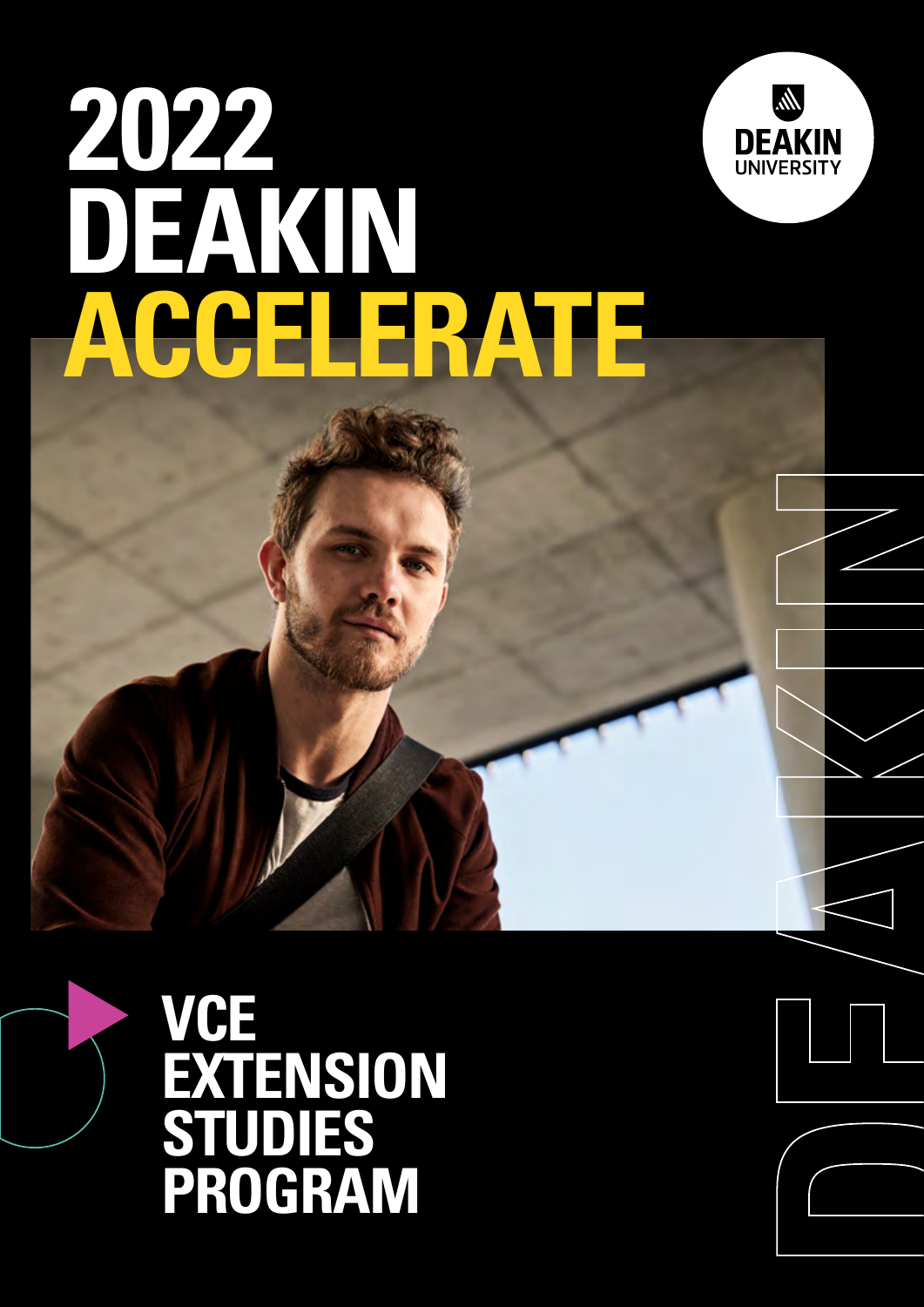## **CONTENTS**

- 3 Accelerate your journey to uni
- 4 [Get ahead with Deakin](#page-2-0) Accelerate
- 6 [How the program supports your studies](#page-3-0)
- 7 [Deakin Accelerate study areas](#page-3-0)
- 17 [Your guide to the application process](#page-8-0)
- 18 [Glossary of terms](#page-9-0)
- 19 [About Deakin](#page-9-0)



# **ACCELERATE YOUR JOURNEY TO UNI**

Deakin Accelerate is a distinctive VCE extension studies program designed to challenge high-achieving students with university-level learning opportunities.

This program can boost your ATAR and give you a head start on your uni studies, by completing two first-year university subject units at the same time as your Year 12 studies.

You'll study one unit per trimester (one in Trimester 1 and the other in Trimester 2), alongside first-year university students, completing your units either on campus at one of Deakin's four vibrant locations, or take advantage of the flexibility offered through our premium online learning platform.

'The best part of the Accelerate program was that I got to know so many new people who I still talk to. I also learnt many things about myself, including my strengths and I felt much more confident going into my first year at Deakin.'

#### Maria Psomadelli

2019 Deakin Accelerate student – Psychological science Current Deakin student – Bachelor of Psychology (Honours)

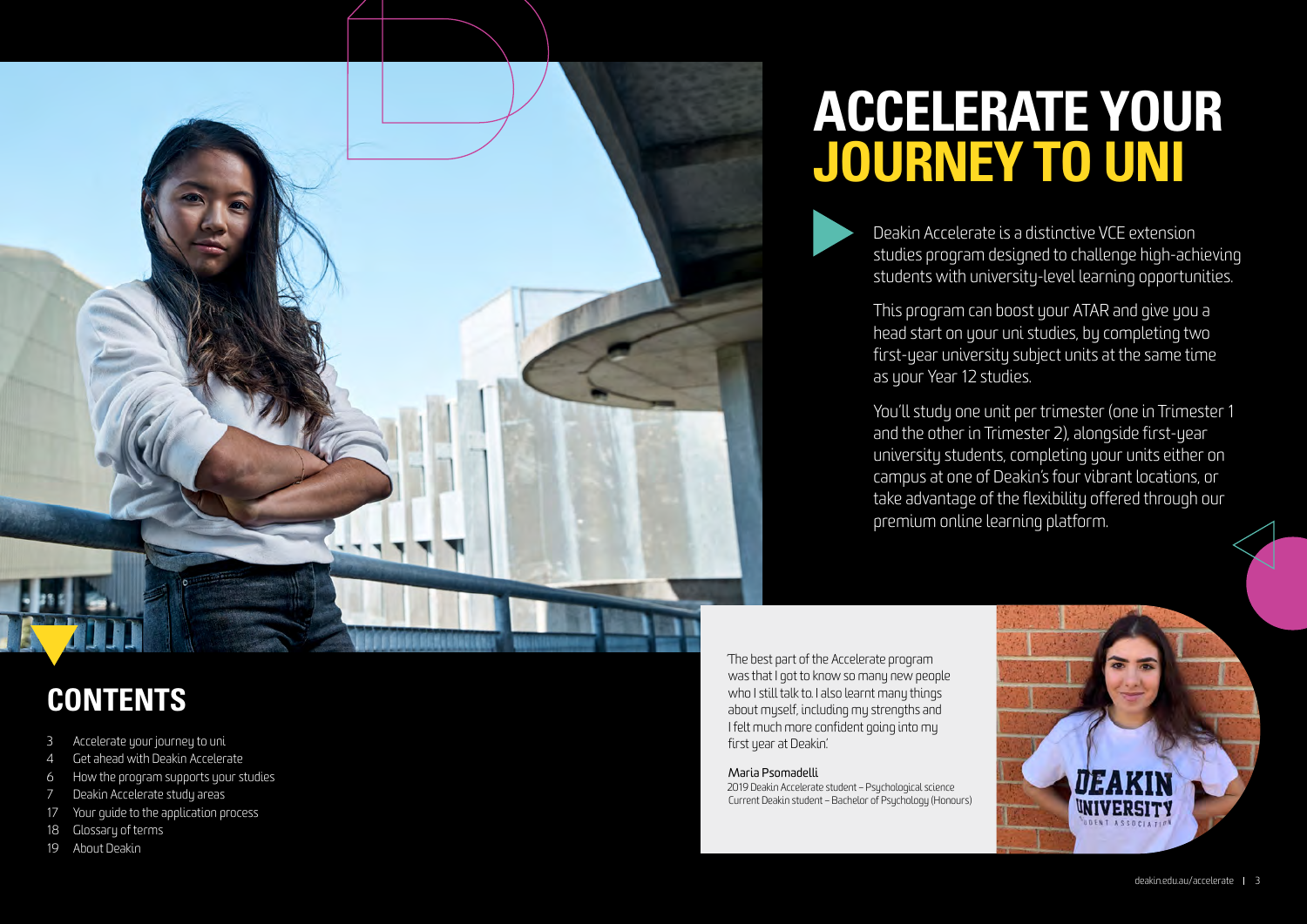# <span id="page-2-0"></span>**GET AHEAD WITH DEAKIN ACCELERATE**

You'll get the same benefits as studying a fifth or sixth VCE subject, while gaining university credit and reducing the cost of your future degree at Deakin. If you're planning to complete an extra subject in Year 12, take the right step with Deakin Accelerate and gain the additional experience of uni life and learning styles, subject variety, and the dynamic environment this program offers.

#### **BOOST YOUR ATAR AND FUTURE CAREER**

Once you've successfully completed the Accelerate program, you'll gain between three and five increment points to your ATAR aggregate.

Here's the ATAR increment contribution you can gain based on your results:

| Average mark across<br>both Accelerate units | ATAR aggregate<br>contribution | <b>Equivalent VCE</b><br>study score |
|----------------------------------------------|--------------------------------|--------------------------------------|
| 90-100%                                      | 5.0 points                     | 50                                   |
| 80-89.5%                                     | 4.5 points                     | 45                                   |
| 70-79.5%                                     | 4.0 points                     | 40                                   |
| 60-69.5%                                     | 3.5 points                     | 35                                   |
| 50-59.5%                                     | 3.0 points                     | 30                                   |

**HOW IS MY ATAR CALCULATED?**

Your ATAR is calculated from an aggregate, produced by adding together:

• your scaled study score in one of the English studies (English, English Language,

English as an Additional Language (EAL), Literature),

• your next best scaled study scores for three permissible studies, and

• 10% of your scaled scores for your fifth and sixth permissible studies – one of these will be your Deakin Accelerate subject (however the good news is that

your average mark is not scaled).



You'll then be ranked, alongside other students, in order of your aggregate and will be given a percentage rank, which will then be converted to an ATAR score.

#### **CHOOSE HOW AND WHEN YOU WANT TO STUDY**

When you join Deakin Accelerate, you can choose to study on campus, online or a combination of both.

Study at one of Deakin's four campuses in Burwood, Geelong (Waterfront or Waurn Ponds) or Warrnambool – or if you need choice and flexibility for your studies, take advantage of our premium online learning platform.

At some universities, your online experience is an afterthought. But not at Deakin. Digital is in our DNA, with 40 years of distance and online learning excellence. Join our dynamic community of 16,000+ fully online students and discover why we're Victoria's top public university for overall experience. $1$ When you study online at Deakin you will benefit from our premium online learning platform to access classes, seminars and resources. Depending on the unit, you can participate in live-streaming seminars and class discussions, chat with academic staff and students and submit assignments.

Access resources from your desktop, tablet or mobile device, have the classroom come to you and get answers in real time. When, where and how you study is up to you.

1 2020 Student Experience Survey, based on undergraduate students, UA benchmark group Victorian universities.

#### **EARN UNIVERSITY CREDIT**

You'll gain credit upon successful completion of your Accelerate units, which you can put towards a related Deakin course – that's two units ticked off your degree before you even start university.

Even if your Deakin course is unrelated to your Accelerate units, in many cases you'll still be able to put the credit you've earned towards electives. This means you can lighten your first-year study load or fast-track your degree by going straight into second-year units.

#### **STUDY FOR FREE**

There are no tuition fees as part of the Accelerate program – we pay them for you. This means your future degree will cost less.

While there may be other costs associated with textbooks for your particular study area or materials for seminars, most of the unit study resources are available online, and textbooks can often be purchased second-hand or borrowed from the library.



#### **EASE YOUR TRANSITION INTO UNIVERSITY**

Taking on university units while you're still at school is a great way to start your uni experience and get ahead. You'll become familiar with tertiary teaching and learning styles, understanding what lecturers and tutors expect and how you learn best.

We also run a Peer Mentor Program which is a free support service that matches new students with a Peer Mentor to help navigate Deakin University resources. A Peer Mentor is an experienced student in your faculty that will support your transition into life as a Deakin student.

#### **STAND OUT FROM THE CROWD**

As a high-achieving student in a rewarding and challenging program, you'll give your resume a distinctive edge, highlighting your drive for success. You'll show future employers and leaders your eagerness to learn and commitment to a program that demands advanced time management, discipline and maturity.

'I loved that the program allowed me to enter uni this year with more confidence than I ever could have imagined. More confidence in my chosen degree, more confidence in my ability to complete the work to a high standard and keep up, and also more social confidence! It has made a massive difference to my first-year uni experience so far.'

#### Noah Foster

 2020 Deakin Accelerate student – Law Current Deakin student – Bachelor of Commerce/ Bachelor of Laws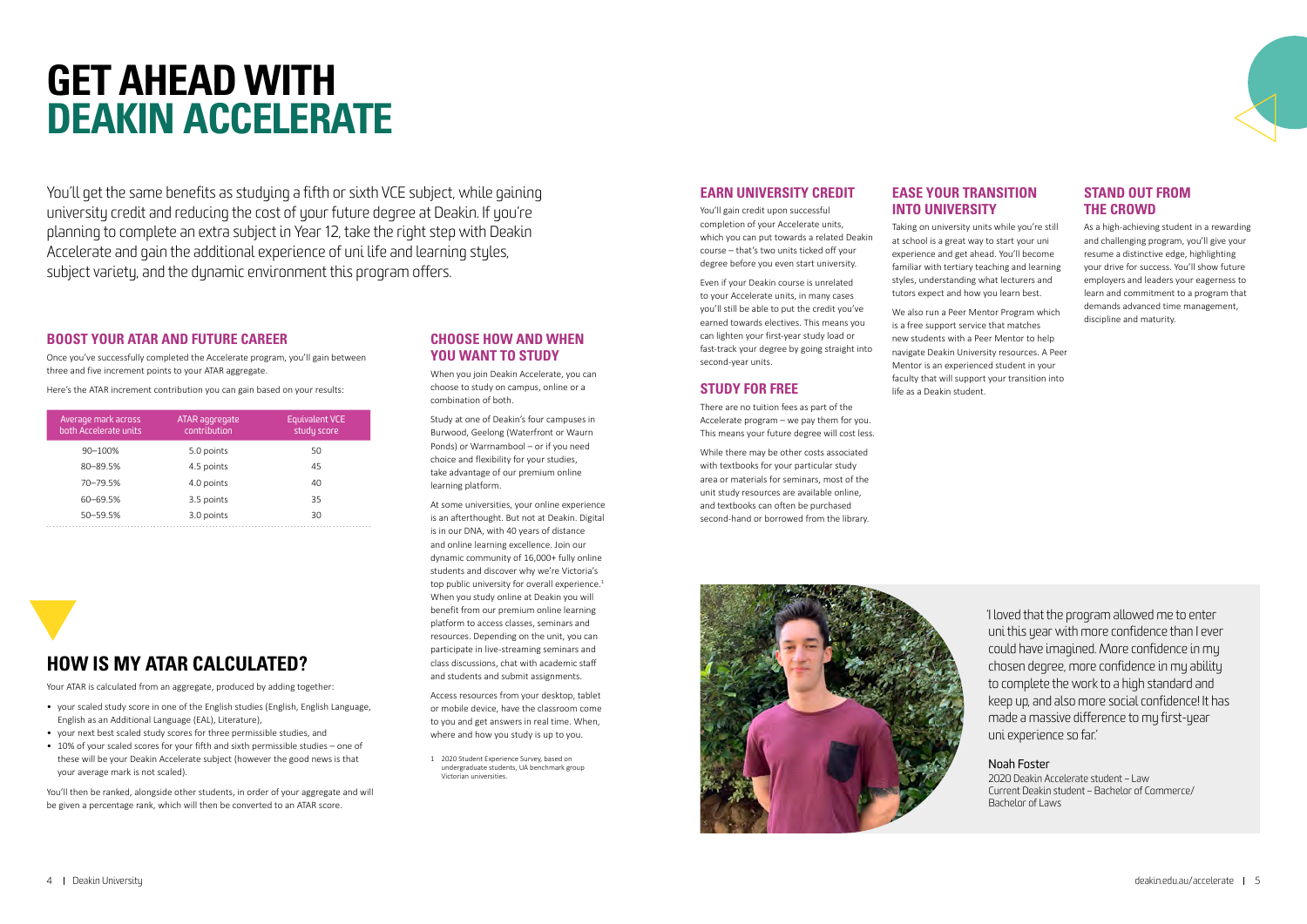# <span id="page-3-0"></span>**HOW THE PROGRAM SUPPORTS YOUR STUDIES**

#### **FITTING IN WITH YOUR VCE**

You'll study two first-year university units through the Accelerate program, one in Trimester 1 (March to June) and the other in Trimester 2 (July to October). Your VCE studies will have started before you begin Accelerate, so you'll be settled in and ready to incorporate the program into your study schedule.

If you choose to study on campus, you'll attend classes and seminars during the day – there are various times to choose from so you can pick one that fits in best with your VCE timetable.

If studying online is more your thing, you can access online classes and participate in discussions and activities in your free classes at school, or after hours when it suits you. Depending on the unit, you may be required to physically attend in person for exams. But don't worry, you'll have the choice to sit your exam at a Deakin campus or you can elect to sit it at an approved venue closer to home.

Regardless of your study mode, it's best to make sure you have access to a strong internet connection so you can access unit resources and study after school hours, as well as at school through the Wi-Fi.

We recommend you spend up to 10 hours a week on your Accelerate unit. This includes time spent:

- preparing for class, like readings or activities
- attending weekly seminars
- completing assessments
- studying for exams.

As you can see from the image below, when it comes to university exam periods, you'll find these usually don't overlap with your VCE exams, so you'll have plenty of time to study for both.

#### **GETTING THE MOST OUT OF YOUR EXPERIENCE**

With a dedicated team to guide you through the program, you'll be supported to perform at your best in both your VCE and Accelerate studies.

All Accelerate students have access to Deakin's many study support services to help you get the most out of your learning experience. Our Study Support team, made up of staff and students, are available in person and via phone, to help you understand your assessments and provide feedback on planning, writing and revising. They can also offer strategies to help you further develop your writing and study skills.

You'll also have access to our library, both on campus and online, offering you essential resources to improve your digital literacy or one-on-one guidance from a research expert.

#### **SUPPORTING YOUR HEALTH**

Deakin offers a range of services to help students stay healthy and safe – physically, mentally and spiritually. We have Medical Centres which offer accessible and confidential services for all students. We also offer free confidential psychological support with our counsellors who are all highly-skilled psychologists and social workers. As well as this, Deakin's Disability Resource Centre provides essential services for students with a disability, health or mental condition that affects their study or participation in university life.

# **DEAKIN ACCELERATE STUDY AREAS**

Each of Deakin's faculties have units included in the program, giving you a range of study options to diversify and ramp up your final year of high school.



#### **WE OFFER 20 EXCITING STUDY AREAS ACROSS A RANGE OF DISCIPLINES**

#### **ARTS AND COMMUNICATION**

- Criminology
- Journalism
- Philosophy
- Public relations

#### **BUSINESS AND LAW**

- Accounting
- Economics
- Law
- Management
- Management and law
- Management and marketing • Marketing
- Property and real estate





#### **CONSTRUCTION MANAGEMENT AND INFORMATION TECHNOLOGY**

- Construction management
- Robotics and data science

#### **HEALTH**

- Disability, diversity and inclusion
- Food and nutrition
- Health practice and research
- Psychological science

#### **SPORT**

- Physical education and sport science
- Sport management

#### **DEAKIN TRIMESTERS VS SCHOOL TERMS**



'It was really good being able to manage my own time and fit the Accelerate program around my school timetable. I found this resulted in me getting better outcomes in my VCE assessments as I could form my own timetable of sorts when it came to my university studies.'

#### Dakota Hoen

 2020 Deakin Accelerate student – Disability, diversity and inclusion Current Deakin student – Bachelor of Nursing/ Bachelor of Midwifery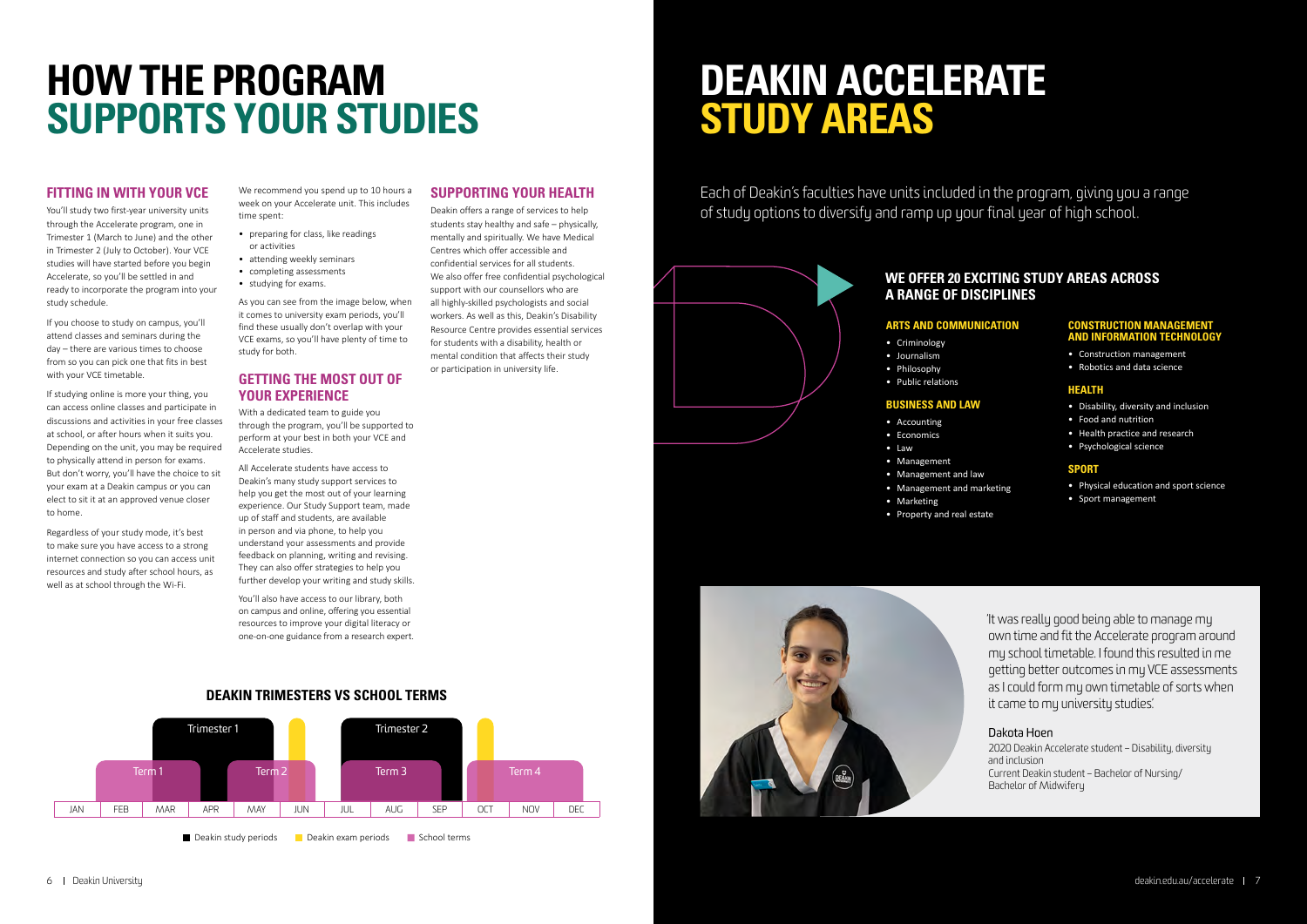For detailed information about Deakin Accelerate units, including contact hours and assessments, please visit our webpage at **[deakin.edu.au/accelerate](https://deakin.edu.au/accelerate)**. Information is correct at the time of publishing but is subject to change. Please visit our webpage for the most up-to-date information.

#### **ARTS AND COMMUNICATION**

#### **CRIMINOLOGY**

#### There are no prerequisite subjects.

| <b>Units</b>                                                          | Campus                                        | Overview                                                                                                                                                                                                                                                                                                                                                                                                                                 | Related Deakin course                                                                                                                                                                                                                                                                                           |
|-----------------------------------------------------------------------|-----------------------------------------------|------------------------------------------------------------------------------------------------------------------------------------------------------------------------------------------------------------------------------------------------------------------------------------------------------------------------------------------------------------------------------------------------------------------------------------------|-----------------------------------------------------------------------------------------------------------------------------------------------------------------------------------------------------------------------------------------------------------------------------------------------------------------|
| Trimester 1<br>ACR101<br>Introducing Crime<br>and Criminology         | $\mathsf{C}$<br>B<br>WF<br><b>WP</b>          | Learn how we think about and respond to crime and its control. You'll<br>be introduced to some key frameworks for understanding and explaining<br>crime and will examine the main types of crime such as crimes between<br>persons, groups and organisations and crimes at local, national and<br>international levels.                                                                                                                  | Bachelor of Arts*<br>Bachelor of Arts - Advanced (Honours)*<br>Bachelor of Criminology<br>Bachelor of Forensic Science<br>Bachelor of Arts/Bachelor of Laws*                                                                                                                                                    |
| Trimester 2<br>ACR102<br>Introducing Crime<br>and Criminal<br>Justice | $\overline{c}$<br>B<br><b>WF</b><br><b>WP</b> | Discover the structures and procedures of the criminal justice system<br>from a critical perspective. You'll explore the investigation, prosecution,<br>adjudication and correctional processes, and the key issues which<br>impinge on contemporary criminal justice administration. The conduct<br>of police investigations, prosecutorial decision-making and the executive<br>administration of the prison system are also explored. | Bachelor of Arts/Bachelor of Science*<br>Bachelor of Commerce/Bachelor of Arts*<br>Bachelor of Criminology/Bachelor of<br>Cyber Security<br>Bachelor of Criminology/Bachelor of Laws<br>Bachelor of Criminology/Bachelor of<br>Psychological Science<br>Bachelor of Forensic Science/Bachelor<br>of Criminology |

\* Dependent on major choice.



'The program really rewards people who are curious. Whether that's being curious about course options, curious about how learning works at university, or even if you're just curious about how to push your learning even further, there is something in the Accelerate program for you.'

#### Nicholas Allen

2019 Deakin Accelerate student – Criminology Current Deakin student – Bachelor of Criminology/ Bachelor of Laws

#### **JOURNALISM**

Prerequisite: Units 3 and 4 VCE Media – to be completed in Year 11.

| <b>Units</b>                              | Campus                             | <b>Overview</b>                                                                                                                                                                                                                                                                                                                                                                                                                                                                                | <b>Related Deakin course</b>                                                                                                                          |
|-------------------------------------------|------------------------------------|------------------------------------------------------------------------------------------------------------------------------------------------------------------------------------------------------------------------------------------------------------------------------------------------------------------------------------------------------------------------------------------------------------------------------------------------------------------------------------------------|-------------------------------------------------------------------------------------------------------------------------------------------------------|
| Trimester 1<br>ALJ111<br>News Reporting 1 | l c<br>$\overline{B}$<br><b>WP</b> | Learn the practice and theory of multimedia journalism. This unit sets<br>the social, professional and legal context for journalism practice and<br>will introduce you to the convention of news writing and reporting<br>stories. You'll also focus on combining text with photos and audio clips<br>to produce news stories; critically examining your production processes<br>and learning to report multimedia news stories to a deadline.                                                 | Bachelor of Arts*<br>Bachelor of Communicat<br>Bachelor of Communicat<br>Bachelor of Communicat<br>Bachelor of Communicat<br>Bachelor of Arts/Bachelo |
| Trimester 2<br>ALJ112<br>News Reporting 2 | c <br>B<br><b>WP</b>               | You'll focus on news reporting processes, including professional, social<br>and legal factors that impact on the reporting of local, regional and<br>national news. You'll learn how to report stories about politics, business,<br>sport, local events and issues – while building valuable contacts. Engaging<br>with social media tools to report and produce your news stories, you'll<br>gain skills in reporting a news story to a deadline for broadcast and<br>online media platforms. | Bachelor of Arts/Bachelo<br>Bachelor of Commerce/E                                                                                                    |

Bachelor of Communication (Advertising) Bachelor of Communication (Digital Media) Bachelor of Communication (Journalism) Bachelor of Communication (Public Relations) Bachelor of Arts/Bachelor of Laws\* Bachelor of Arts/Bachelor of Science\* Bachelor of Commerce/Bachelor of Arts\*

#### Related Deakin course

luding how to detect arguments – skills that will greatly you in appoint with a  $\alpha$  of contexts, including media).

ral obligations of states blems include human n, nationalism and terrorism, the role

#### **PHILOSOPHY**

There are no prerequisite subjects.

| Units                                                         | Campus                         | <b>Overview</b>                                                                                                                                                                                                                                                    |
|---------------------------------------------------------------|--------------------------------|--------------------------------------------------------------------------------------------------------------------------------------------------------------------------------------------------------------------------------------------------------------------|
| Trimester 1<br>ASP208<br>Introduction to<br>Logical Reasoning | C  <br>B<br>WP                 | Learn a range of critical thinking techniques, incl<br>common reasoning errors and construct sound a<br>will greatly help you in academic life and also bet<br>examine arguments - drawn from a wide variety<br>public policy, science and media (including social |
| Trimester 2<br>ASP216<br>Ethics in Global<br>Society          | $\mathsf{C}$<br>B<br><b>WP</b> | Explore global problems and investigate the mor<br>and of individuals in relation to them. Such prob<br>rights, the rights of peoples to self-determination<br>cosmopolitanism, global poverty, peace and war,<br>of women, and the global environment.            |

Bachelor of Arts\* Bachelor of Arts – Advanced (Honours)\* Bachelor of Arts/Bachelor of Laws\* Bachelor of Arts/Bachelor of Science\* Bachelor of Commerce/Bachelor of Arts\*

#### Related Deakin course

eory and practice. mmunication theories evant to different public dia relations, employee and planning.

equired for nmunications function sector bodies and arch to solve public or traditional and digital between organisations

#### **PUBLIC RELATIONS**

There are no prerequisite subjects.

Bachelor of Arts\* Bachelor of Communication (Advertising) Bachelor of Communication (Digital Media) Bachelor of Communication (Journalism) Bachelor of Communication (Public Relations) Bachelor of Commerce/Bachelor of Communication (Advertising) Bachelor of Commerce/Bachelor of Communication (Digital Media) Bachelor of Commerce/Bachelor of Communication (Journalism) Bachelor of Commerce/Bachelor of Communication (Public Relations)

| Units                                                                | Campus                                             | <b>Overview</b>                                                                                                                                                                                                                                                                                                                             |
|----------------------------------------------------------------------|----------------------------------------------------|---------------------------------------------------------------------------------------------------------------------------------------------------------------------------------------------------------------------------------------------------------------------------------------------------------------------------------------------|
| Trimester 1<br>AI R103<br>Introduction to<br><b>Public Relations</b> | c <br>B<br><b>WP</b>                               | This unit is an introduction to public relations the<br>You'll learn how to apply public relations and con<br>to real-world scenarios and produce content rele<br>relations roles and functions. Topics include med<br>relations, community relations, ethics, research a                                                                   |
| Trimester 2<br>AI R104<br>Strategic<br>Communication<br>and Writing  | $\lceil \mathsf{c} \rceil$<br>$\overline{B}$<br>WP | You'll develop foundation skills and knowledge re<br>understanding public relations as a strategic com<br>within organisations, including businesses, public<br>NGOs. You'll learn how to conduct effective resea<br>relations problems and develop written tactics fo<br>channels that encourage mutual understanding b<br>and the public. |

\* Dependent on major choice.

![](_page_4_Picture_22.jpeg)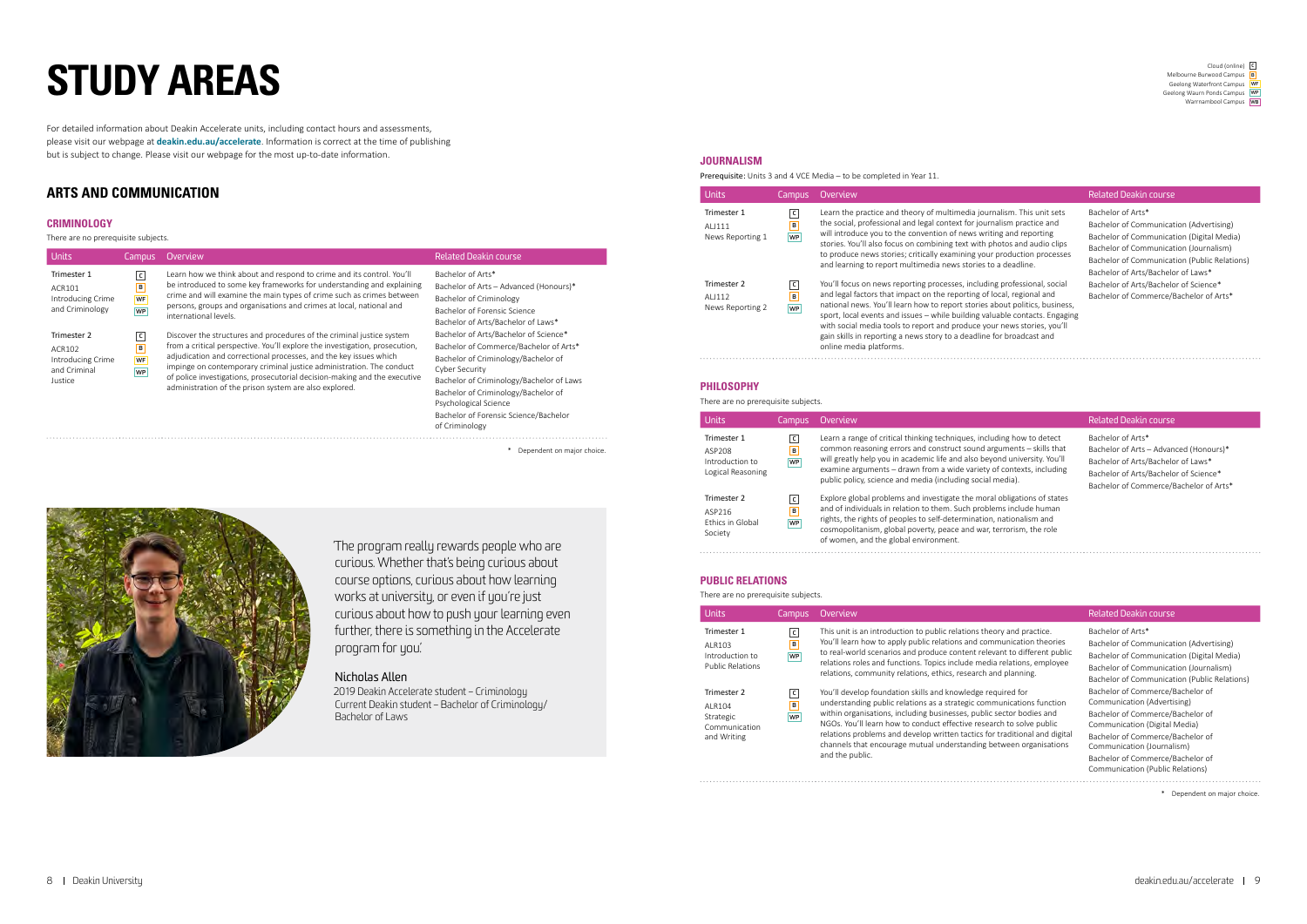#### **BUSINESS AND LAW**

#### **ACCOUNTING**

Corequisite: Units 3 and 4 VCE Accounting – to be completed in Year 11 or be enrolled to complete in Year 12.

| <b>Units</b>               | Campus                                            | Overview                                                                                                                                                                                                                                                                           | <b>Related Deakin course</b>                                                                                                           |
|----------------------------|---------------------------------------------------|------------------------------------------------------------------------------------------------------------------------------------------------------------------------------------------------------------------------------------------------------------------------------------|----------------------------------------------------------------------------------------------------------------------------------------|
| Trimester 1                | $\overline{\mathsf{c}}$                           | Understand how to use accounting information to make                                                                                                                                                                                                                               | Bachelor of Business (Sport Management)*                                                                                               |
| MAA103                     | B                                                 | appropriate business decisions. You'll learn to apply the                                                                                                                                                                                                                          | Bachelor of Commerce*                                                                                                                  |
| Accounting for             | WF                                                | fundamental concepts of double-entry accounting to                                                                                                                                                                                                                                 | Bachelor of Property and Real Estate                                                                                                   |
| Decision Making            | <b>WB</b>                                         | record transactions, prepare financial reports, and to<br>analyse and interpret their meaning. You'll also learn                                                                                                                                                                   | Bachelor of Commerce/Bachelor of Arts*                                                                                                 |
|                            |                                                   |                                                                                                                                                                                                                                                                                    | Bachelor of Commerce/Bachelor of Business Analytics*                                                                                   |
|                            | to use management accounting budgets and planning | techniques, and discuss contemporary issues like the role<br>of ethics and the use of integrated reporting.                                                                                                                                                                        | Bachelor of Commerce/Bachelor of Communication<br>(Advertising)*                                                                       |
|                            |                                                   |                                                                                                                                                                                                                                                                                    | Bachelor of Commerce/Bachelor of Communication                                                                                         |
| Trimester 2                | $\boxed{\mathsf{c}}$                              | You'll build your accounting knowledge and gain a detailed                                                                                                                                                                                                                         | (Digital Media)*                                                                                                                       |
| <b>MAA261</b><br>Financial | B                                                 | understanding of financial reporting concepts. You'll learn<br>how to evaluate and apply key accounting standards in the<br>preparation of financial reports. In particular you'll learn<br>the importance of financial information in supporting<br>effective business decisions. | Bachelor of Commerce/Bachelor of Communication<br>(Journalism)*                                                                        |
| Accounting                 |                                                   |                                                                                                                                                                                                                                                                                    | Bachelor of Commerce/Bachelor of Communication<br>(Public Relations)*                                                                  |
|                            |                                                   |                                                                                                                                                                                                                                                                                    | Bachelor of Commerce/Bachelor of Laws*                                                                                                 |
|                            |                                                   |                                                                                                                                                                                                                                                                                    | Bachelor of Commerce/Bachelor of Science*                                                                                              |
|                            |                                                   | Bachelor of Construction Management (Honours)/Bachelor<br>of Property and Real Estate                                                                                                                                                                                              |                                                                                                                                        |
|                            |                                                   | Bachelor of International Studies/Bachelor of Commerce*                                                                                                                                                                                                                            |                                                                                                                                        |
|                            |                                                   |                                                                                                                                                                                                                                                                                    | Bachelor of Nutrition Science/Bachelor of Commerce*                                                                                    |
|                            |                                                   |                                                                                                                                                                                                                                                                                    | Bachelor of Property and Real Estate/Bachelor of Commerce*<br>Bachelor of Public Health and Health Promotion/<br>Bachelor of Commerce* |

#### **ECONOMICS**

Corequisite: Units 3 and 4 VCE Economics – to be completed in Year 11 or be enrolled to complete in Year 12.

| <b>Units</b>                                           | Campus                                                                        | Overview                                                                                                                                                                                                                                                                                                                                                                                                                                                         | <b>Related Deakin course</b>                                                                                                                                                                                                                                                                                                                                                                                                                                                                                                                                                                                                                                                                                                                                                                         |
|--------------------------------------------------------|-------------------------------------------------------------------------------|------------------------------------------------------------------------------------------------------------------------------------------------------------------------------------------------------------------------------------------------------------------------------------------------------------------------------------------------------------------------------------------------------------------------------------------------------------------|------------------------------------------------------------------------------------------------------------------------------------------------------------------------------------------------------------------------------------------------------------------------------------------------------------------------------------------------------------------------------------------------------------------------------------------------------------------------------------------------------------------------------------------------------------------------------------------------------------------------------------------------------------------------------------------------------------------------------------------------------------------------------------------------------|
| Trimester 1<br><b>MAE101</b><br>Fconomic<br>Principles | $T1$ :<br>$\overline{c}$<br>WF<br><b>WB</b><br>T2:<br>$\frac{c}{b}$           | Delve into the behaviour of consumers and producers<br>and their interaction in the marketplace. The tools<br>of market analysis developed in this unit provide an<br>understanding of issues such as coordinating people's<br>needs with the world's limited resources, corporate<br>pricing strategies, monopoly power, government<br>regulation, the environment, income inequality,<br>the economic relationships between countries, and<br>foreign trade.   | <b>Bachelor of Business</b><br>Bachelor of Business (Sport Management)<br>Bachelor of Commerce*<br>Bachelor of Property and Real Estate<br>Bachelor of Commerce/Bachelor of Arts*<br>Bachelor of Commerce/Bachelor of Business Analytics*<br>Bachelor of Commerce/Bachelor of Communication<br>(Advertising)*                                                                                                                                                                                                                                                                                                                                                                                                                                                                                        |
| Trimester 2<br><b>MAE203</b><br>The Global<br>Economy  | $T1$ :<br>$\overline{c}$<br>B<br>T2:<br>$\Box$<br>B<br><b>WF</b><br><b>WB</b> | Learn about the Australian economic system within<br>the world economy, and identify and assess current<br>macroeconomic problems and policies. You'll gain<br>insights into how the whole economy, or large sectors<br>of the economy work. You'll analyse major areas like<br>the household, business government and international<br>sectors, focusing on issues like economic growth,<br>unemployment, inflation, balance of payments and<br>exchange rates. | Bachelor of Commerce/Bachelor of Communication<br>(Digital Media)*<br>Bachelor of Commerce/Bachelor of Communication<br>(Journalism)*<br>Bachelor of Commerce/Bachelor of Communication<br>(Public Relations)*<br>Bachelor of Commerce/Bachelor of Laws*<br>Bachelor of Commerce/Bachelor of Science*<br>Bachelor of Construction Management (Honours)/Bachelor<br>of Property and Real Estate<br>Bachelor of Exercise and Sport Science/Bachelor of Business<br>(Sport Management)<br>Bachelor of International Studies/Bachelor of Commerce<br>Bachelor of Nutrition Science/Bachelor of Commerce<br>Bachelor of Property and Real Estate/Bachelor of Commerce<br>Bachelor of Property and Real Estate/Bachelor of Laws<br>Bachelor of Public Health and Health Promotion/<br>Bachelor of Commerce |

\* Dependent on major choice.

#### **LAW**

Corequisite: Units 3 and 4 VCE Legal Studies – to be completed in Year 11 or be enrolled to complete in Year 12.

| <b>Units</b>                                                                      | Campus                             | Overview                                                                                                                                                                                                                                                                                                                                                                                                                                                          | Related Deakin course                                                                                                                                                                     |
|-----------------------------------------------------------------------------------|------------------------------------|-------------------------------------------------------------------------------------------------------------------------------------------------------------------------------------------------------------------------------------------------------------------------------------------------------------------------------------------------------------------------------------------------------------------------------------------------------------------|-------------------------------------------------------------------------------------------------------------------------------------------------------------------------------------------|
| Trimester 1<br>MI1110<br>Legal Research<br>and Statutory<br>Interpretation        | $\lfloor c \rfloor$<br>B<br>WF     | Gain the legal knowledge and skills to form the foundation of your legal<br>education. Topics include: legal research skills, legal reasoning, the<br>common law, legislation, statutory interpretation and the evolution of<br>the Australian legal system.                                                                                                                                                                                                      | Bachelor of Laws<br>Bachelor of Arts/Bachelor of Laws<br>Bachelor of Commerce/Bachelor of Laws<br>Bachelor of Criminology/Bachelor of Laws<br>Bachelor of Laws/Bachelor of Cyber Security |
| Trimester 2<br>MI1113<br>Legal<br>Communication<br>and Ethical<br>Decision Making | $\overline{\mathsf{c}}$<br>B<br>WF | Develop skills which are essential to success in both law studies and<br>in legal practice, including skills in communication, legal analysis<br>and problem-solving, legal research and legal referencing. You'll<br>develop oral (including advocacy) skills, listening skills (e.g. the ability<br>to deduce salient factors from provided information), written skills<br>and an understanding of the importance of context in relation to<br>communications. | Bachelor of Laws/Bachelor of International<br>Studies<br>Bachelor of Property and Real Estate/<br>Bachelor of Laws<br>Bachelor of Science/Bachelor of Laws                                |

#### **MANAGEMENT**

Corequisite: Units 3 and 4 VCE Business Management – to be completed in Year 11 or be enrolled to complete in Year 12.

| Units                                                       | <b>Campus</b>                                    | Overview                                                                                                                                                                                                                                                                                                                                                                                                         | <b>Related Deakin course</b>                                                                                                                                                                                                                                                                                                                                                                                                                                                                                                                                                                                                                                                                                                                                                                                                             |
|-------------------------------------------------------------|--------------------------------------------------|------------------------------------------------------------------------------------------------------------------------------------------------------------------------------------------------------------------------------------------------------------------------------------------------------------------------------------------------------------------------------------------------------------------|------------------------------------------------------------------------------------------------------------------------------------------------------------------------------------------------------------------------------------------------------------------------------------------------------------------------------------------------------------------------------------------------------------------------------------------------------------------------------------------------------------------------------------------------------------------------------------------------------------------------------------------------------------------------------------------------------------------------------------------------------------------------------------------------------------------------------------------|
| Trimester 1<br>MMM132<br>Management                         | $\boxed{\mathsf{c}}$<br>$\boxed{B}$<br><b>WF</b> | Harness critical understanding of the intellectual foundations of<br>management. This unit explores how management practice influences,<br>and is influenced by, the external environment. You'll examine how<br>managerial action impacts on and is shaped by the environment,<br>through a consideration of globalisation, ethics, social responsibility<br>and the social and cultural context of management. | <b>Bachelor of Business</b><br>Bachelor of Business (Sport Management)<br>Bachelor of Commerce<br>Bachelor of Human Resource Management<br>(Psychology)<br>Bachelor of Business/Bachelor of Arts                                                                                                                                                                                                                                                                                                                                                                                                                                                                                                                                                                                                                                         |
| Trimester 2<br>MMM241<br>Entrepreneurship<br>and Innovation | $\Box$<br>$\boxed{B}$<br><b>WF</b>               | Understand the dynamic nature of entrepreneurship, including the<br>challenges and opportunities that are experienced by entrepreneurs.<br>You'll develop the necessary tools for identifying, creating and<br>evaluating opportunities across the private, public and non-profit<br>sectors - helping to create positive social or environmental change.                                                        | Bachelor of Commerce/Bachelor of Arts<br>Bachelor of Commerce/Bachelor of<br><b>Business Analytics</b><br>Bachelor of Commerce/Bachelor of<br>Communication (Advertising)*<br>Bachelor of Commerce/Bachelor of<br>Communication (Digital Media)*<br>Bachelor of Commerce/Bachelor of<br>Communication (Journalism)*<br>Bachelor of Commerce/Bachelor of<br>Communication (Public Relations)*<br>Bachelor of Commerce/Bachelor of Laws<br>Bachelor of Commerce/Bachelor of Science<br>Bachelor of Exercise and Sport Science/<br>Bachelor of Business (Sport Management)<br>Bachelor of International Studies/Bachelor<br>of Commerce<br>Bachelor of Nutrition Science/Bachelor<br>of Commerce<br>Bachelor of Property and Real Estate/<br>Bachelor of Commerce<br>Bachelor of Public Health and Health<br>Promotion/Bachelor of Commerce |
|                                                             |                                                  |                                                                                                                                                                                                                                                                                                                                                                                                                  |                                                                                                                                                                                                                                                                                                                                                                                                                                                                                                                                                                                                                                                                                                                                                                                                                                          |

\* Dependent on major choice.

![](_page_5_Picture_17.jpeg)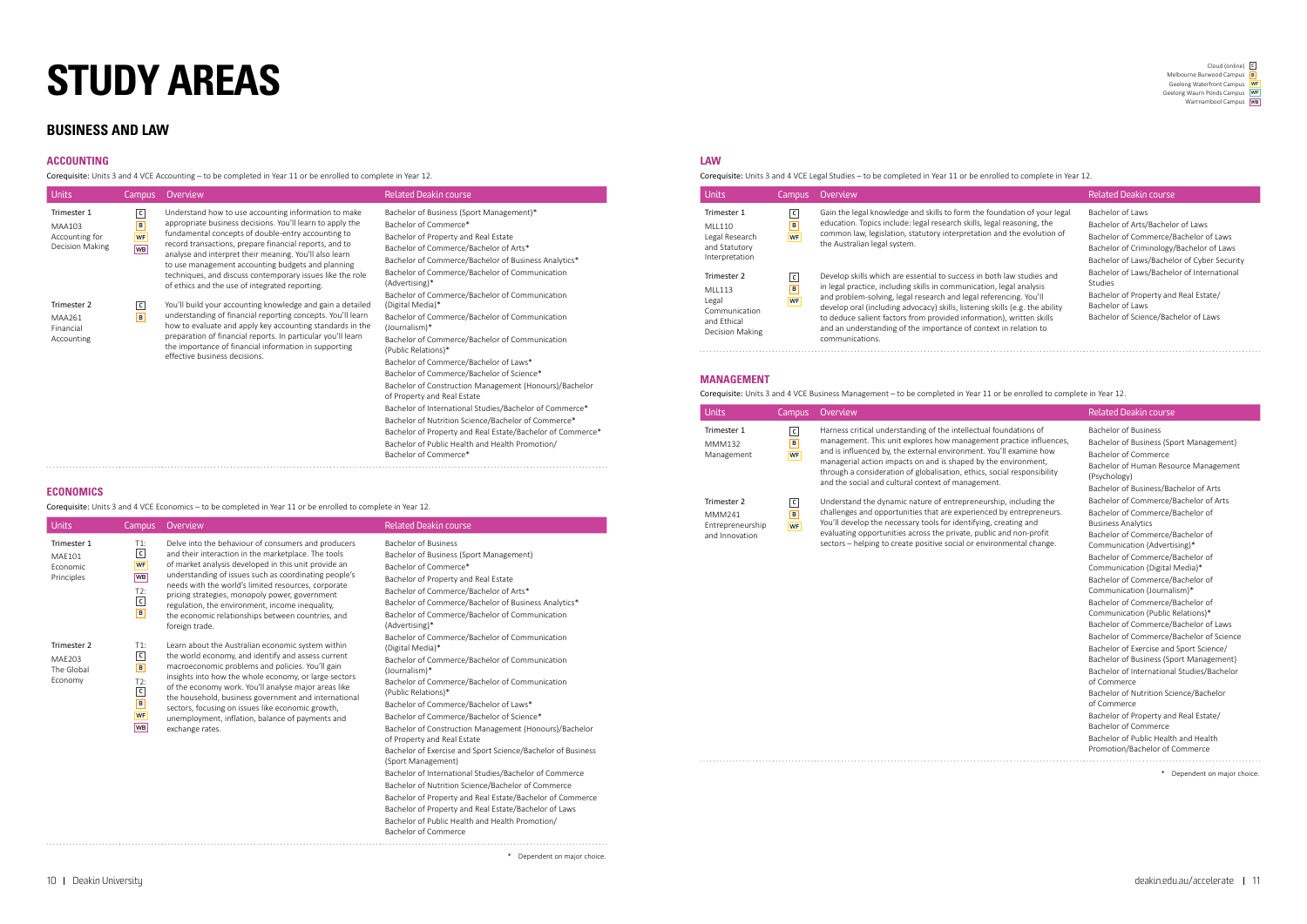#### **BUSINESS AND LAW CONTINUED**

#### **MANAGEMENT AND LAW**

Corequisite: Units 3 and 4 VCE Business Management and Units 3 and 4 VCE Legal Studies – to be completed in Year 11 or be enrolled to complete in Year 12.

| <b>Units</b>                                                               | Campus                         | <b>Overview</b>                                                                                                                                                                                                                                                                                                                                                                                                  | Related Deakin course                                                                                                                                                                   |
|----------------------------------------------------------------------------|--------------------------------|------------------------------------------------------------------------------------------------------------------------------------------------------------------------------------------------------------------------------------------------------------------------------------------------------------------------------------------------------------------------------------------------------------------|-----------------------------------------------------------------------------------------------------------------------------------------------------------------------------------------|
| Trimester 1<br>MMM132<br>Management                                        | $\mathsf{C}$<br>B<br><b>WF</b> | Harness critical understanding of the intellectual foundations of<br>management. This unit explores how management practice influences,<br>and is influenced by, the external environment. You'll examine how<br>managerial action impacts on and is shaped by the environment,<br>through a consideration of globalisation, ethics, social responsibility<br>and the social and cultural context of management. | Bachelor of Business<br>Bachelor of Commerce<br>Bachelor of Laws<br>Bachelor of Arts/Bachelor of Laws<br>Bachelor of Business/Bachelor of Arts<br>Bachelor of Commerce/Bachelor of Arts |
| Trimester 2<br>MI1110<br>Legal Research<br>and Statutory<br>Interpretation | $\mathsf{C}$<br>B<br><b>WF</b> | Gain the legal knowledge and skills to form the foundation of your<br>legal education. Topics include: legal research skills, legal reasoning,<br>the common law, legislation, statutory interpretation and the evolution<br>of the Australian legal system.                                                                                                                                                     | Bachelor of Commerce/Bachelor of Laws                                                                                                                                                   |

#### **MANAGEMENT AND MARKETING**

Corequisite: Units 3 and 4 VCE Business Management – to be completed in Year 11 or be enrolled to complete in Year 12.

#### **MARKETING**

Corequisite: Units 3 and 4 VCE Business Management – to be completed in Year 11 or be enrolled to complete in Year 12.

ble to operate as a property nt advice and decision-making about the development process est and best use, time value of money, the decision to build, property market research and analysis, appreciation of investment and market valuation methods, evaluation of land suitable for subdivision, development appraisal including residual analysis and cash flow modelling, price and worth, as well

| Units                                                     | Campus                             | Overview                                                                                                                                                                                                                                                                                                                                                                                                         | <b>Related Deakin course</b>                                                                                                                                                                                                                                                                                 |
|-----------------------------------------------------------|------------------------------------|------------------------------------------------------------------------------------------------------------------------------------------------------------------------------------------------------------------------------------------------------------------------------------------------------------------------------------------------------------------------------------------------------------------|--------------------------------------------------------------------------------------------------------------------------------------------------------------------------------------------------------------------------------------------------------------------------------------------------------------|
| Trimester 1<br><b>MMM132</b><br>Management                | $\Box$<br>$\boxed{B}$<br><b>WF</b> | Harness critical understanding of the intellectual foundations of<br>management. This unit explores how management practice influences,<br>and is influenced by, the external environment. You'll examine how<br>managerial action impacts on and is shaped by the environment,<br>through a consideration of globalisation, ethics, social responsibility<br>and the social and cultural context of management. | <b>Bachelor of Business</b><br>Bachelor of Business (Sport Management)<br>Bachelor of Commerce<br>Bachelor of Business/Bachelor of Arts<br>Bachelor of Commerce/Bachelor of Arts<br>Bachelor of Commerce/Bachelor of                                                                                         |
| Trimester 2<br><b>MMK101</b><br>Marketing<br>Fundamentals | $\Box$<br>$\boxed{B}$<br><b>WF</b> | Gain insights into marketing – the most dynamic area of business and<br>the glue that holds companies together – connecting organisations<br>with the world, and opening up new and exciting job opportunities.<br>You'll focus on the creativity involved in the marketing process,<br>from understanding consumer needs, to designing customer-driven<br>integrated marketing strategies.                      | <b>Business Analytics</b><br>Bachelor of Commerce/Bachelor of<br>Communication (Advertising)<br>Bachelor of Commerce/Bachelor of<br>Communication (Digital Media)<br>Bachelor of Commerce/Bachelor of<br>Communication (Journalism)                                                                          |
|                                                           |                                    |                                                                                                                                                                                                                                                                                                                                                                                                                  | Bachelor of Commerce/Bachelor of                                                                                                                                                                                                                                                                             |
|                                                           |                                    |                                                                                                                                                                                                                                                                                                                                                                                                                  | Communication (Public Relations)<br>Bachelor of Commerce/Bachelor of Laws<br>Bachelor of Commerce/Bachelor of Science<br>Bachelor of International Studies/Bachelor<br>of Commerce<br>Bachelor of Nutrition Science/Bachelor<br>of Commerce<br>Bachelor of Property and Real Estate/<br>Bachelor of Commerce |
|                                                           |                                    | Bachelor of Public Health and Health<br>Promotion/Bachelor of Commerce                                                                                                                                                                                                                                                                                                                                           |                                                                                                                                                                                                                                                                                                              |
|                                                           |                                    | Dependent on major choice.                                                                                                                                                                                                                                                                                                                                                                                       |                                                                                                                                                                                                                                                                                                              |

| Units                                                     | Campus                                                      | Overview                                                                                                                                                                                                                                                                                                                                                                                                                                      | <b>Related Deakin course</b>                                                                                                                                                                                                                                                                                                                                                                                                                                                                                                                                                                                                                                                                                          |
|-----------------------------------------------------------|-------------------------------------------------------------|-----------------------------------------------------------------------------------------------------------------------------------------------------------------------------------------------------------------------------------------------------------------------------------------------------------------------------------------------------------------------------------------------------------------------------------------------|-----------------------------------------------------------------------------------------------------------------------------------------------------------------------------------------------------------------------------------------------------------------------------------------------------------------------------------------------------------------------------------------------------------------------------------------------------------------------------------------------------------------------------------------------------------------------------------------------------------------------------------------------------------------------------------------------------------------------|
| Trimester 1<br><b>MMK101</b><br>Marketing<br>Fundamentals | $\begin{array}{c} \boxed{C} \\ \boxed{B} \end{array}$<br>WF | Gain insights into marketing - the most dynamic area of business and<br>the glue that holds companies together $-$ connecting organisations<br>with the world, and opening up new and exciting job opportunities.<br>You'll focus on the creativity involved in the marketing process,<br>from understanding consumer needs, to designing customer-driven<br>integrated marketing strategies.                                                 | <b>Bachelor of Business</b><br>Bachelor of Business (Sport Management)<br>Bachelor of Commerce<br>Bachelor of Marketing (Psychology)<br>Bachelor of Sport Development<br>Bachelor of Business/Bachelor of Arts                                                                                                                                                                                                                                                                                                                                                                                                                                                                                                        |
| Trimester 2<br><b>MMK266</b><br>Consumer<br>Behaviour     | $\frac{c}{B}$<br>WF                                         | Consumers lie at the heart of the marketing exchange, so<br>understanding how they think, feel, and respond to the world<br>around them is essential for developing marketing strategies that<br>work. Through this unit, you'll explore the psychological, social, and<br>cultural processes that make consumers 'tick' and how knowledge of<br>these processes can be used to better market both new and existing<br>products and services. | Bachelor of Commerce/Bachelor of<br><b>Business Analytics</b><br>Bachelor of Commerce/Bachelor of<br>Communication (Advertising)*<br>Bachelor of Commerce/Bachelor of<br>Communication (Digital Media)*<br>Bachelor of Commerce/Bachelor of<br>Communication (Journalism)*<br>Bachelor of Commerce/Bachelor of<br>Communication (Public Relations)*<br>Bachelor of Commerce/Bachelor of Laws<br>Bachelor of Commerce/Bachelor of Science<br>Bachelor of Exercise and Sport Science/<br>Bachelor of Business (Sport Management)<br>Bachelor of International Studies/Bachelor<br>of Commerce<br>Bachelor of Nutrition Science/Bachelor<br>of Commerce<br>Bachelor of Property and Real Estate/<br>Bachelor of Commerce |
|                                                           |                                                             |                                                                                                                                                                                                                                                                                                                                                                                                                                               |                                                                                                                                                                                                                                                                                                                                                                                                                                                                                                                                                                                                                                                                                                                       |

Bachelor of Property and Real Estate Bachelor of Construction Management (Honours)/Bachelor of Property and Real Estate Bachelor of Property and Real Estate/Bachelor of Commerce Bachelor of Property and Real Estate/ Bachelor of Laws

as risk, return and risk analysis.

\* Dependent on major choice.

![](_page_6_Picture_13.jpeg)

#### Related Deakin course

context of the built investment environment. operty sectors, markets and ance of urban economics in the l also become aware of property nomic aspects of property cepts of investment yield ial mathematics.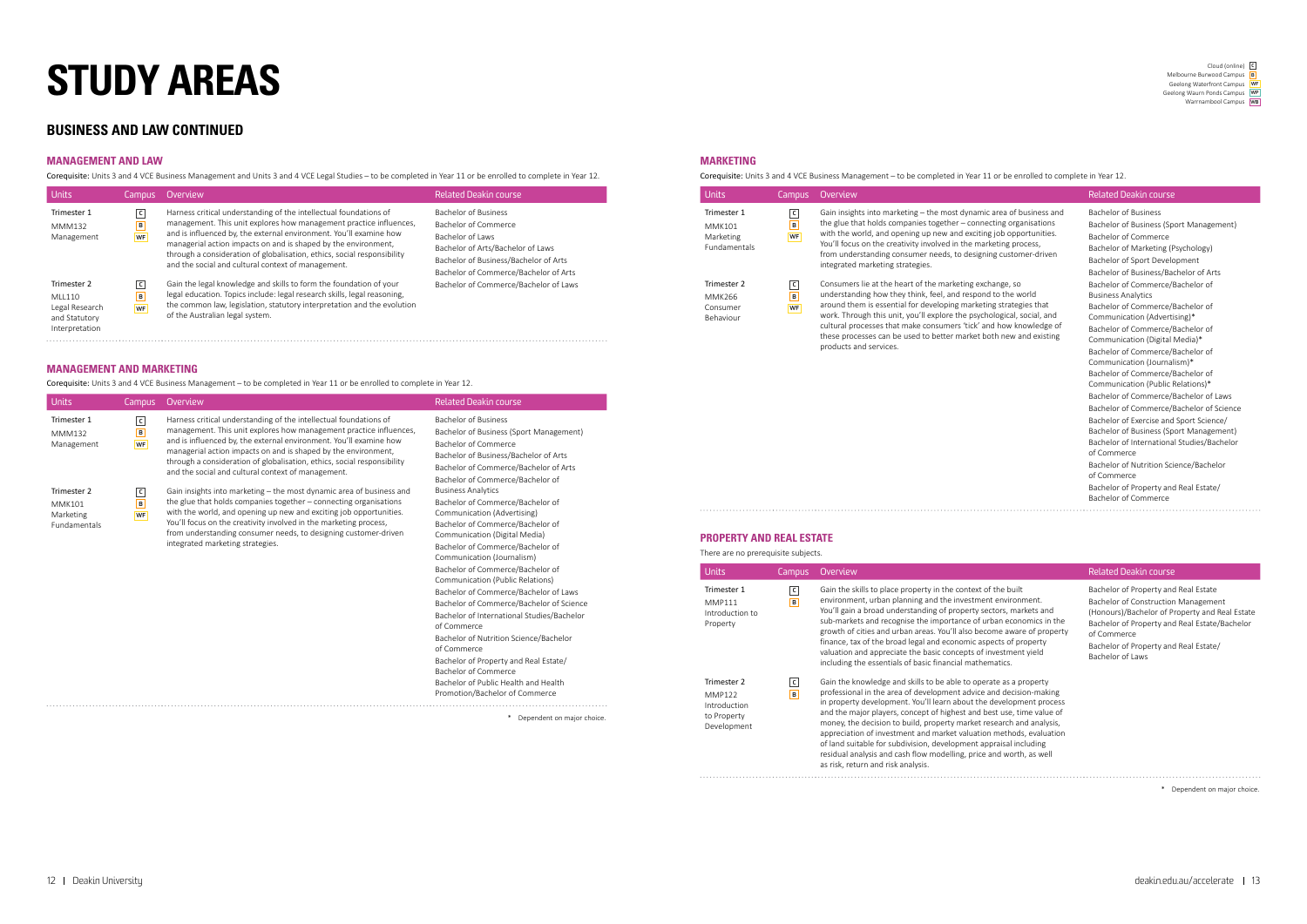#### **CONSTRUCTION MANAGEMENT AND INFORMATION TECHNOLOGY**

#### **CONSTRUCTION MANAGEMENT**

There are no prerequisite subjects.

| <b>Units</b>                                                                            | Campus         | Overview                                                                                                                                                                                                                                                                                                                                                                                                                             | Related Deakin course                                                                                                                                                                      |
|-----------------------------------------------------------------------------------------|----------------|--------------------------------------------------------------------------------------------------------------------------------------------------------------------------------------------------------------------------------------------------------------------------------------------------------------------------------------------------------------------------------------------------------------------------------------|--------------------------------------------------------------------------------------------------------------------------------------------------------------------------------------------|
| Trimester 1<br><b>SRM181</b><br>Project<br>Management 1                                 | с<br><b>WF</b> | Gain an overview of the essential knowledge required to operate<br>successfully as a project manager in the construction industry. You'll<br>learn about the purpose and context of project management within<br>the Australian construction industry. You'll also be introduced to<br>project management activities of planning, monitoring and control.                                                                            | Bachelor of Construction Management<br>(Honours)<br>Bachelor of Construction Management<br>(Honours)/Bachelor of Property and Real Estate<br>Bachelor of Design (Architecture)/Bachelor of |
| Trimester 2<br><b>SRM165</b><br>Introduction<br>to Building<br>Information<br>Modelling | с<br><b>WF</b> | Effective management of information is central to the success of<br>construction projects. You'll gain knowledge of the concepts as well as<br>hands-on experience with related information management systems<br>and methodologies. You'll focus on major aspects associated with<br>adoption and implementation of information management systems for<br>data creation, visualisation, usage and sharing on construction projects. | <b>Construction Management</b>                                                                                                                                                             |

#### **ROBOTICS AND DATA SCIENCE**

#### There are no prerequisite subjects.

| <b>Units</b>                                           | Camous           | Overview                                                                                                                                                                                                                                                                                                                                                                                                                                                                                     | <b>Related Deakin course</b>                                                                                                                                   |
|--------------------------------------------------------|------------------|----------------------------------------------------------------------------------------------------------------------------------------------------------------------------------------------------------------------------------------------------------------------------------------------------------------------------------------------------------------------------------------------------------------------------------------------------------------------------------------------|----------------------------------------------------------------------------------------------------------------------------------------------------------------|
| Trimester 1<br>SIT122<br>Robotics Studio <sup>+</sup>  | ᄓ<br>$\boxed{B}$ | You'll be introduced to robotics programming in a hands-on learning<br>environment, using Nao robots. You'll practice programming methods<br>within Choreographe – the programming environment for Nao robots.<br>Focusing on problems like animating movement, responding to stimuli<br>and creating meaningful behaviours, you'll form practical investigations<br>of the robots' capabilities and limitations, and contribute to the design<br>and development of programmatic solutions. | Bachelor of Computer Science<br>Bachelor of Design (Digital Technologies)<br>Bachelor of Information Technology*<br>Bachelor of Software Engineering (Honours) |
| Trimester 2<br>SIT123<br>Data Capture<br>Technologies^ | ᄓ<br>$\boxed{B}$ | Explore data capture through the sensor suite on a mobile smartphone,<br>and those commonly used in homes, vehicles and cyber-physical systems.<br>You'll learn about data capture protocols and methodologies, as well<br>as data presentation and visualisation methods. Through practical<br>investigations and analysis, you'll investigate issues of robustness,<br>reliability and validity of data and the effects of these on conclusions<br>drawn from data.                        |                                                                                                                                                                |

\* Dependent on major choice.

![](_page_7_Picture_9.jpeg)

'The program taught me so much about my interests and opened up so many new opportunities at university. It also taught me to give myself a break, we are all doing amazing things and should be beyond proud of everything we have achieved so far.'

#### Bailee Adamson

 2019 Deakin Accelerate student – Robotics and data science Current Deakin student – Bachelor of Biomedical Science

#### **HEALTH**

#### **DISABILITY, DIVERSITY AND INCLUSION**

There are no prerequisite subjects.

Bachelor of Exercise and Sport Science\* Bachelor of Health Sciences\* Bachelor of Nutrition Science\* Bachelor of Occupational Therapy

| Units                                                                     | Campus                     | <b>Overview</b>                                                                                                                                                                                                                                                                                                                               |
|---------------------------------------------------------------------------|----------------------------|-----------------------------------------------------------------------------------------------------------------------------------------------------------------------------------------------------------------------------------------------------------------------------------------------------------------------------------------------|
| Trimester 1<br>HDS101<br>Communication<br>and Diversity                   | c <br>$\overline{B}$<br>WF | You'll learn about the process involved in spoke<br>verbal communication which can be applied in<br>professional situations. You'll examine commun<br>to physical disability, autism spectrum disorder,<br>hearing impairment. You'll also practise sign lar<br>professional writing and communication resour                                 |
| Trimester 2<br>HDS106<br>Diversity,<br>Disability and<br>Social Inclusion | c <br>$\boxed{B}$          | Explore the complex and dynamic interrelations<br>who have a disability and the society in which t<br>about the different models and frameworks use<br>and their impact on social structures and policy<br>the mechanisms behind social inclusion and exo<br>disability, including structural, environmental, a<br>from childhood to old-age. |

#### **FOOD AND NUTRITION**

Corequisite: Units 3 and 4 VCE Food Studies – to be completed in Year 11 or be enrolled to complete in Year 12.

| <b>Units</b>                                                                    | Camous                                                | Overview                                                                                                                                                                                                                                                    | <b>Related Deakin course</b>                                                                                                                                      |
|---------------------------------------------------------------------------------|-------------------------------------------------------|-------------------------------------------------------------------------------------------------------------------------------------------------------------------------------------------------------------------------------------------------------------|-------------------------------------------------------------------------------------------------------------------------------------------------------------------|
| Trimester 1<br><b>HSN101</b><br>Foundations of<br>Food, Nutrition<br>and Health | $\mathsf{C}$<br>$\boxed{B}$<br><b>WP</b><br><b>WB</b> | Explore topics including, food history, Australian food culture,<br>food production, food sources of nutrients, food and nutrient<br>recommendations and their relationship with health and methods<br>used to measure food intakes and behaviours.         | Bachelor of Nutrition Science<br>Bachelor of Nutrition Science<br>(Dietetics Pathway)<br>Bachelor of Exercise and Sport Science/<br>Bachelor of Nutrition Science |
| Trimester 2<br>HSN106<br>Food<br><b>Fundamentals</b>                            | $\boxed{B}$                                           | Gain an understanding of food preparation and manufacturing<br>processes applied to basic food commodities such as grains, cereals,<br>vegetables, fruit, legumes, dairy, meat, fish, poultry, eggs, fat and oil<br>products, starch, sugars and beverages. | Bachelor of Nutrition Science/Bachelor<br>of Commerce                                                                                                             |

#### **HEALTH PRACTICE AND RESEARCH**

Corequisite: Units 3 and 4 VCE Health and Human Development – to be completed in Year 11 or be enrolled to complete in Year 12.

| <b>Units</b>                                                      | Campus | <b>Overview</b>                                                                                                                                                                                                                                                                                                                                                                                                                                    | <b>Related Deakin course</b>                                                                                                                                                                               |
|-------------------------------------------------------------------|--------|----------------------------------------------------------------------------------------------------------------------------------------------------------------------------------------------------------------------------------------------------------------------------------------------------------------------------------------------------------------------------------------------------------------------------------------------------|------------------------------------------------------------------------------------------------------------------------------------------------------------------------------------------------------------|
| Trimester 1<br>HBS110<br>Health Behaviour                         | c      | Explore relevant health behaviour issues and their impact on an<br>individual's health and wellbeing. You'll also examine the impact of<br>socio-cognitive factors and how to enhance behaviour change and<br>goal achievement. This unit also delves into theoretical explanations<br>of health behaviour and how they're applied to derive effective<br>approaches to achieving behaviour change.                                                | Bachelor of Health Sciences<br>Bachelor of Occupational Therapy<br>Bachelor of Psychological Science<br>Bachelor of Psychology (Honours)<br>Bachelor of Social Work<br>Bachelor of Criminology/Bachelor of |
| Trimester 2<br><b>HBS108</b><br>Health<br>Information<br>and Data | c      | Gain the basic skills necessary to be consumers and ultimately<br>providers of health research information. This unit is made up of<br>nine topics, including: measuring health and disease in populations,<br>introduction to qualitative research, study design, obtaining online<br>health information, evaluating popular health claims, introduction<br>to quantitative research, plus evidence-based practice such as<br>critical appraisal. | Psychological Science<br>Bachelor of Public Health and Health<br>Promotion/Bachelor of Commerce<br>Bachelor of Nursing/Bachelor of<br>Psychological Science                                                |

† Learning experiences and assessment activities in this unit require that students have access to specific computing equipment such as mBot ranger robot (to the approximate value of \$250). Campus-based students will have access to the robots during practical sessions. Cloud (online) students can pick up a robot from the Burwood Campus and borrow for the Trimester. If students are unable to collect from Burwood, arrangements are to be made to purchase your own.

^ Learning experiences and assessment activities in this unit require that students have access to specific computing equipment, such as single board computers, microcontrollers and sensors. The expected cost of this equipment for this unit is \$150 and is a student's responsibility to purchase. \* Dependent on major choice.

![](_page_7_Picture_27.jpeg)

#### Related Deakin course

en, written, and nona range of clinical and nication issues specific to brain injury, and vision/ nguage, assertive listening, rce development.

iships between people they live. You'll learn ed in defining disability, . You'll also examine kclusion of people with and personal influences,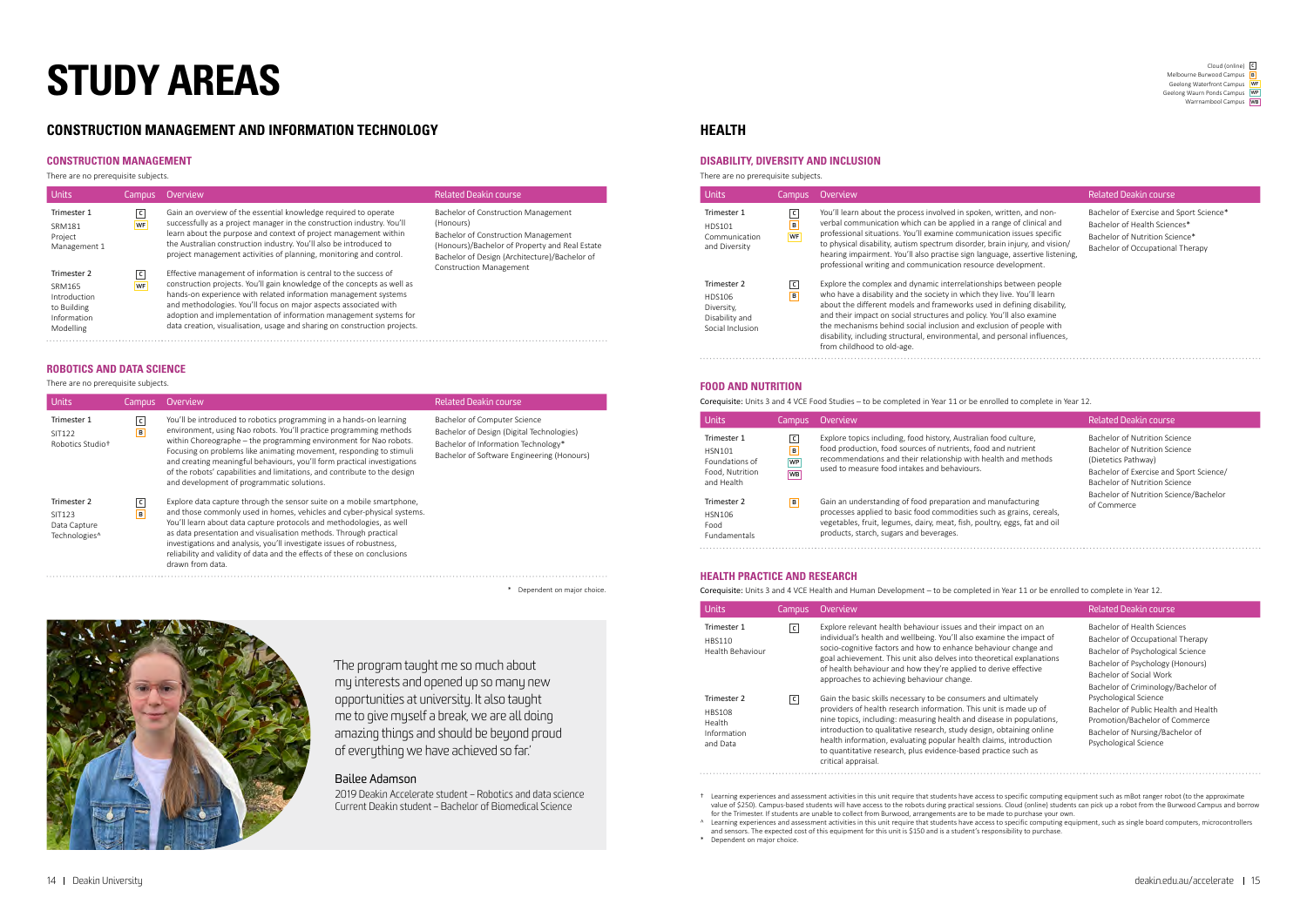#### <span id="page-8-0"></span>**HEALTH CONTINUED**

#### **PSYCHOLOGICAL SCIENCE**

Corequisite: Units 3 and 4 VCE Psychology – to be completed in Year 11 or be enrolled to complete in Year 12.

| <b>Units</b>                                                                        | Campus                                        | Overview                                                                                                                                                                                                                                                                                                                                                                                                                                                                                      | <b>Related Deakin course</b>                                                                                                                                                                                                                                                                           |
|-------------------------------------------------------------------------------------|-----------------------------------------------|-----------------------------------------------------------------------------------------------------------------------------------------------------------------------------------------------------------------------------------------------------------------------------------------------------------------------------------------------------------------------------------------------------------------------------------------------------------------------------------------------|--------------------------------------------------------------------------------------------------------------------------------------------------------------------------------------------------------------------------------------------------------------------------------------------------------|
| Trimester 1<br><b>HPS111</b><br>Psychology A:<br>Fundamentals of<br>Human Behaviour | $\overline{C}$<br>B<br><b>WP</b><br><b>WB</b> | Explore the fundamental principles underpinning the study of human<br>psychology. You'll learn about the primitive roots of our behaviour;<br>the neurological structures and processes that are responsible for our<br>mental life; and the important elements (like learning and intelligence)<br>that help us adapt to the world as individuals.                                                                                                                                           | Bachelor of Arts (Psychology)<br>Bachelor of Exercise and Sport Science*<br>Bachelor of Health Sciences*<br>Bachelor of Human Resource Management<br>(Psychology)                                                                                                                                      |
| Trimester 2<br>HPS121<br>Psychology B:<br>Individual<br>and Social<br>Development   | $\mathsf{C}$<br>B<br><b>WP</b><br><b>WB</b>   | You'll delve into different theoretical perspectives of psychological<br>concepts relating to how we function as individuals in a social world.<br>You'll look at how biological and social beings develop throughout<br>the lifespan and explore the complex interaction between biological<br>and environmental influences. You'll also explore the impact of<br>psychological disorders on individual and societal wellbeing, and<br>analyse the approaches used to treat these disorders. | Bachelor of Marketing (Psychology)<br>Bachelor of Occupational Therapy<br>Bachelor of Psychological Science<br>Bachelor of Psychology (Honours)<br>Bachelor of Social Work<br>Bachelor of Criminology/Bachelor of<br>Psychological Science<br>Bachelor of Nursing/Bachelor of<br>Psychological Science |

#### **SPORT**

#### **PHYSICAL EDUCATION AND SPORT SCIENCE**

Corequisite: Either Units 3 and 4 VCE Physical Education, VCE VET Health or VCE VET Sport and Recreation – to be completed in Year 11 or be enrolled to complete in Year 12.

| <b>Units</b>                                                                              | Campus                                    | <b>Overview</b>                                                                                                                                                                                                                                                                                                                                                                                                          | Related Deakin course                                                                                                                                                                                                                                                                     |
|-------------------------------------------------------------------------------------------|-------------------------------------------|--------------------------------------------------------------------------------------------------------------------------------------------------------------------------------------------------------------------------------------------------------------------------------------------------------------------------------------------------------------------------------------------------------------------------|-------------------------------------------------------------------------------------------------------------------------------------------------------------------------------------------------------------------------------------------------------------------------------------------|
| Trimester 1<br>FFH103<br>Foundations of<br>Sport and Exercise<br>Pedagogy and<br>Practice | B<br><b>WP</b>                            | You'll be provided with disciplinary studies in anatomy and physiology<br>with a focus on building knowledge, skills and expertise drawn on<br>instructional approaches relevant to, human movement. You'll develop<br>knowledge in anatomical and physiological language, cell and tissue<br>structure and function and a focused exploration of body systems<br>relevant to human movement.                            | Bachelor of Exercise and Sport Science<br>Bachelor of Health and Physical Education<br>Bachelor of Occupational Therapy<br>Bachelor of Exercise and Sport Science/<br>Bachelor of Business (Sport Management)<br>Bachelor of Exercise and Sport Science/<br>Bachelor of Nutrition Science |
| Trimester 2<br><b>HSE102</b><br>Functional<br>Human Anatomy                               | $\overline{\mathsf{c}}$<br>B<br><b>WP</b> | This unit will provide you with an overview of the structure and<br>function of the musculoskeletal system and how it relates to normal<br>and abnormal human movement. A detailed analysis of the functional<br>anatomy of the skeletal, articular, neural and muscular systems are<br>explored. The role that the musculoskeletal system plays in static and<br>dynamic posture and movement control is also explored. |                                                                                                                                                                                                                                                                                           |

#### **SPORT MANAGEMENT**

There are no prerequisite subjects.

Melbourne Burwood Campus **B** Geelong Waterfront Campus **WF** Geelong Waurn Ponds Campus **WP** Warrnambool Campus **WB** 

![](_page_8_Picture_44.jpeg)

| <b>Units</b>                                       | Campus                                  | Overview                                                                                                                                                                                                                                                                                                                                                                                                                                                       | Related Deakin course                                                                                                                                                                                                             |
|----------------------------------------------------|-----------------------------------------|----------------------------------------------------------------------------------------------------------------------------------------------------------------------------------------------------------------------------------------------------------------------------------------------------------------------------------------------------------------------------------------------------------------------------------------------------------------|-----------------------------------------------------------------------------------------------------------------------------------------------------------------------------------------------------------------------------------|
| Trimester 1<br><b>MMS100</b><br>Sport Organisation | $\lfloor$ C $\rfloor$<br>B<br><b>WP</b> | Examine the structure of the Australian sports system, reviewing<br>past trends that have shaped the sports system, and gaining an<br>understanding of the current status of agencies and organisations<br>nationally and internationally, to explore the future of sport governance.<br>You'll conduct internal reviews of various agencies and organisations,<br>focusing on employment in the sport industry and analysing the skills<br>of sport managers. | Bachelor of Business (Sport Management)<br>Bachelor of Sport Development<br>Bachelor of Exercise and Sport Science/<br>Bachelor of Business (Sport Management)<br>Bachelor of Exercise and Sport Science/<br>Bachelor of Commerce |
| Trimester 2<br><b>MMS201</b><br>Sport in Society   | $\lfloor$ c $\rfloor$<br>B<br><b>WF</b> | Explore social sciences and their application to sport studies. You'll<br>discover methodologies of history and sociology, and apply them<br>to prominent issues in Australian and international sport. You'll also<br>examine the social significance of sport in Australian culture and the<br>need for sport managers to be sensitive to that significance.                                                                                                 |                                                                                                                                                                                                                                   |

\* Dependent on major choice.

# **YOUR GUIDE TO THE APPLICATION PROCESS**

#### **WHO SHOULD APPLY?**

Apply to the Deakin Accelerate program if you're a student who's:

- a high-achiever with above-average Year 11 results
- looking for an extra challenge in VCE
- a self-starter who can work
- independently
- keen to make a head-start on your university degree.

#### **WHAT DO I NEED TO APPLY?**

To be eligible for the program you must:

- be completing Year 12 in 2022
- meet the prerequisite or corequisite VCE subject requirement
- satisfy the academic standard.

#### **HOW WE ASSESS YOUR APPLICATION**

Deakin is committed to providing opportunities to students from diverse backgrounds. Successful applicants will be selected on the basis of academic performance and responses to the student supporting statement questions.

#### **HOW DO I APPLY?**

#### **STEP 1** Research

# **STEP 2** Your application

- Which subjects are you interested in?
- What are the units about and will you enjoy them?
- What kinds of assessments do the units involve?
- Are there any prerequisite or corequisite subjects you need to complete?
- Will you complete the units on campus, online or a mix of both?

- Make sure you apply by Friday 3 December 2021. All applications must be submitted online via the application portal.
- Download the application pack at **[deakin.edu.au/accelerate](https://deakin.edu.au/accelerate)**.
- Gain approval and supporting documentation from your parent or guardian, your school and your principal.
- Gain a copy of your VASS 'Full Details Report'.

- 
- 
- Complete your responses to the student supporting statement questions. • Submit your completed application pack and supporting documents at **[deakin.edu.au/accelerate](https://deakin.edu.au/accelerate)**.

![](_page_8_Picture_49.jpeg)

- You'll be notified early in January 2022 about the outcome of your application. • Once you've received an offer, you'll have one week to formally accept it and confirm your place in the program.
- 

![](_page_8_Picture_37.jpeg)

### **STEP 4** Start Deakin Accelerate

# 16 Deakin University [deakin.edu.au/accelerate](https://deakin.edu.au/accelerate) 1 17 مليون المستخدم المستخدم المستخدم المستخدم المستخدم المستخدم المستخدم المستخدم المستخدم المستخدم المستخدم المستخدم المستخدم المستخدم المستخدم المستخدم المستخدم المستخدم الم

• Attend Orientation, which will be held in late February 2022. • Trimester 1 begins on Monday 7 March 2022.

![](_page_8_Picture_65.jpeg)

Cloud (online) **C**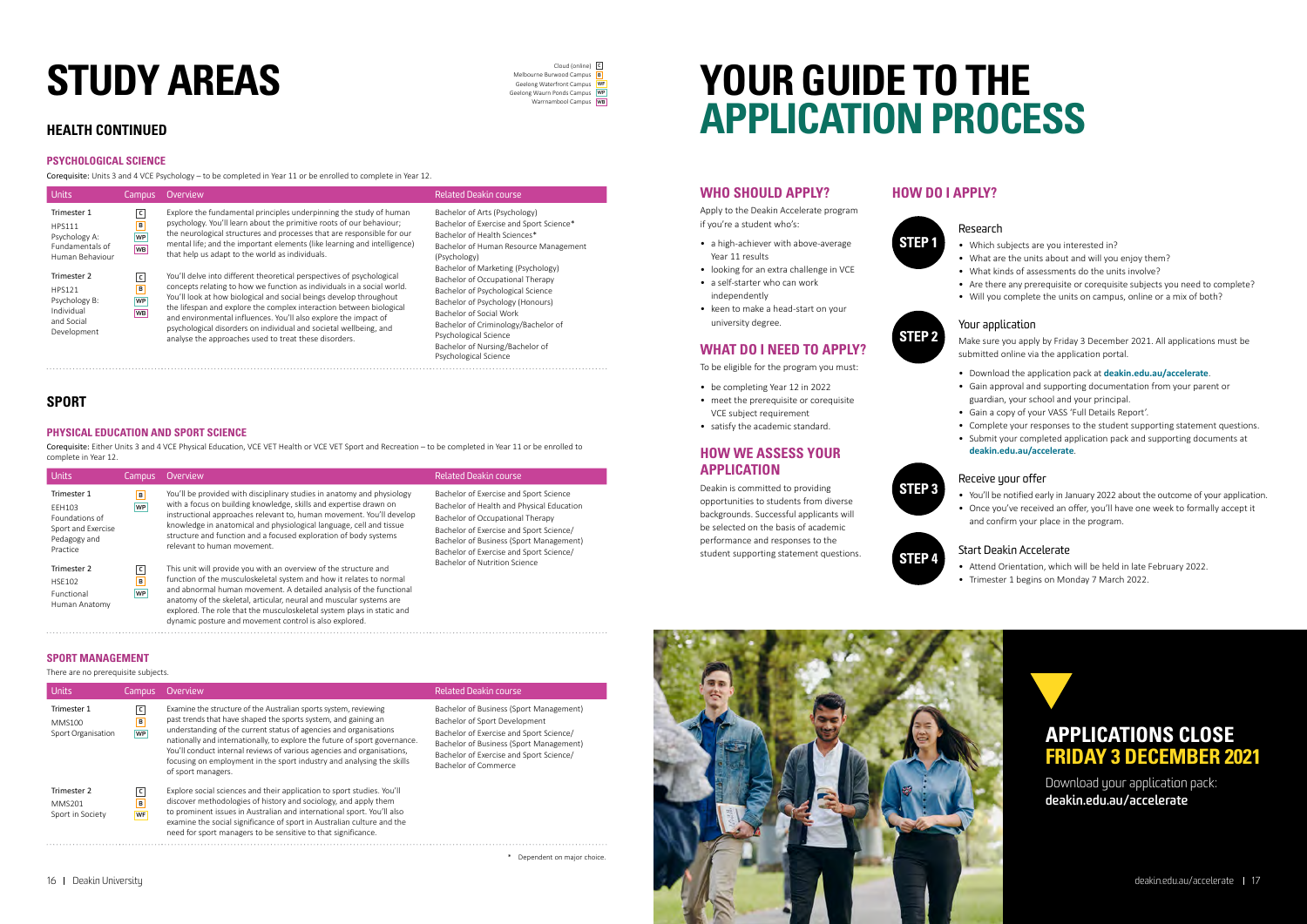# <span id="page-9-0"></span>**GLOSSARY OF TERMS**

#### **ACADEMICS**

Teaching staff of the University. They'll teach you the unit curriculum.

#### **CLASS**

A class is a presentation given by an academic to a large group of students on the subject area being studied. Classes are held in big lecture theatres with upwards of a few hundred students.

#### **CLOUD (ONLINE)**

Deakin's premium online learning platform. Both on-campus and online students will participate in scheduled and flexible online learning experiences, including classes, seminars and discussion forums.

#### **CONTACT HOURS**

The weekly timetabled classes, seminars, workshops or practicals for each unit. This does not include the time you'll need to prepare for class, such as completing readings and activities or time spent completing assessments and studying for exams.

#### **COREQUISITE**

The VCE units that must be successfully completed in Year 11 or be enrolled to complete in Year 12, to be eligible to participate in the Deakin Accelerate program and gain an ATAR increment.

#### **CREDIT**

Credit granted towards your future Deakin course for Accelerate study area units completed satisfactorily.

# 18 I Deakin University [deakin.edu.au/accelerate](https://deakin.edu.au/accelerate) 1 19 Ali San Deakin.edu.au/accelerate 1 19 Ali San Deakin.edu.au/accelerate 1 19 Ali San Deakin.edu.au/accelerate 1 19 Ali San Deakin.edu.au/accelerate 1 19 Ali San Deakin.ed

#### **FACULTIES**

Organisational divisions at the University. Deakin has four faculties: the Faculty of Arts and Education, the Faculty of Business and Law, the Faculty of Health and the Faculty of Science, Engineering and Built Environment. Within each faculty are several schools; for example, Deakin Law School is within the Faculty of Business and Law.

#### **PREREQUISITE**

Ranked in the top 1% of universities worldwide<sup>1</sup>, our students have also rated us as the #1 university in Victoria for student satisfaction<sup>2</sup>. We've ranked this highly for the past 11 years, with students particularly happy with our:

The VCE units that must be successfully completed in Year 11 to be eligible to participate in the Deakin Accelerate program and gain an ATAR increment.

#### **SEMINAR**

An interactive meeting for smaller groups of students to discuss study materials and ideas with a member of the teaching team. Formerly referred to as a 'tutorial', seminars are usually held on campus and give you a chance to work closely with other students and teaching academics.

#### **STUDY AREAS**

The pair of Deakin Accelerate units in one area available for a student to complete as part of the program. There are 20 study areas available in the 2022 Deakin Accelerate program, each consisting of two units.

#### **TRIMESTER**

A trimester is the method of organising the teaching year. At Deakin there are three trimesters for most undergraduate courses. If you're enrolled in Deakin Accelerate, you'll study one unit in Trimester 1 (March to June) and the other in Trimester 2 (July to October).

#### **UNITS**

A unit is an individual subject, typically studied over 11 weeks, with assessments throughout and at the end of the unit. Through the Accelerate program, you'll study two units.

*Note: These terms are defined in relation to this publication only.* 

# **ABOUT DEAKIN**

Through the Accelerate program, you'll get a feel for what it's like to study at a multi-award winning, internationally recognised university.

- teaching
- learning resources
- 
- 
- 
- 

![](_page_9_Picture_36.jpeg)